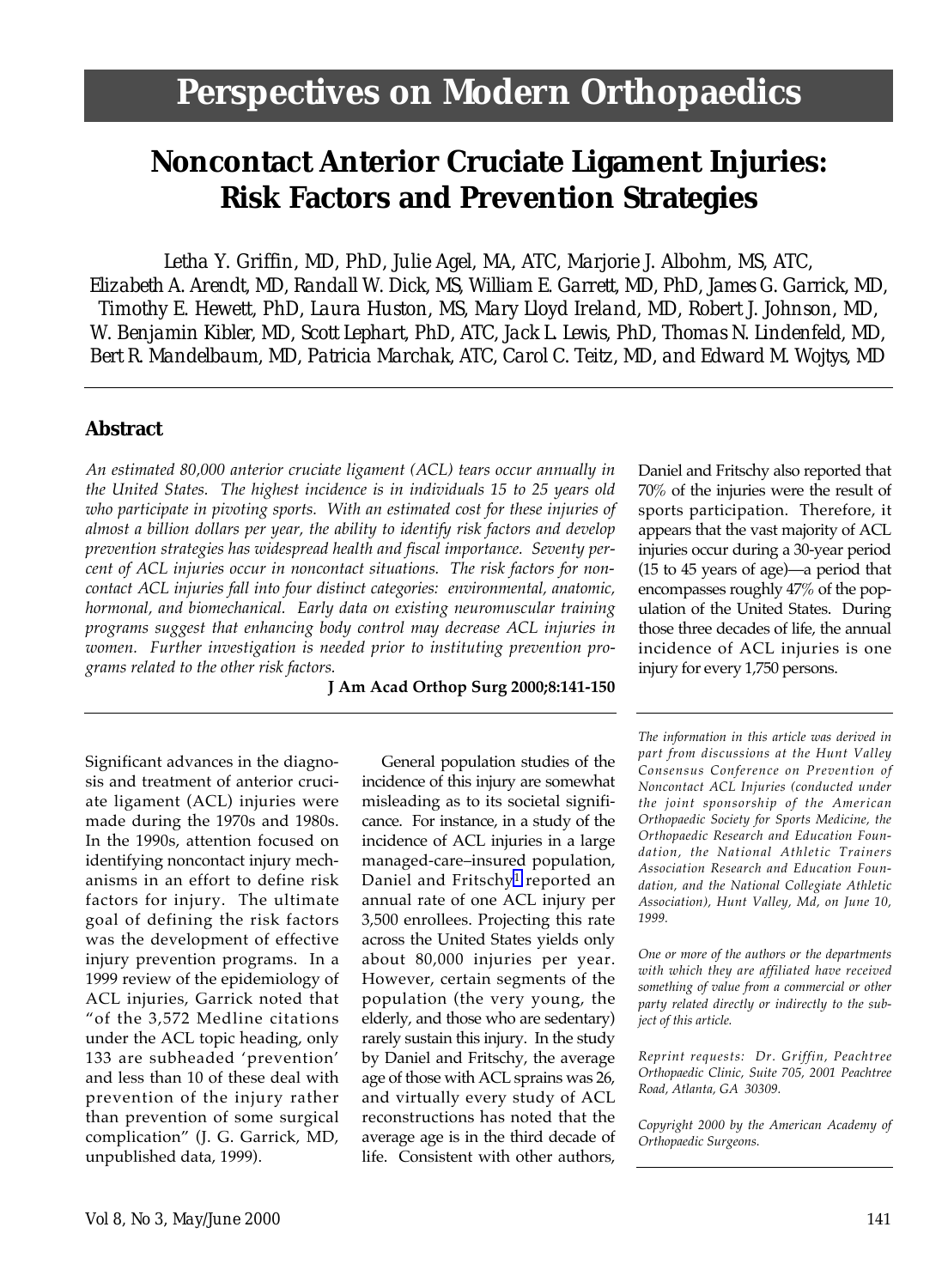Because of the greater absolute number of male participants in sports activities, more males than females sustain this injury. However, National Collegiate Athletic Association statistics show that in those activities in which males and females both participate, with similar rules and equipment (e.g., soccer, basketball, volleyball), the likelihood of sustaining an ACL injury is two to eight times greater for females than for males[.2](#page-8-1) No investigator has found any evidence of systematic bias that might be responsible for this difference; thus, it would appear that, at least in these sports, females are more likely to sustain this particular injury, even though the preponderance of male participation in these and other sports results in more males actually being injured.

Approximately 50,000 ACL reconstructions are done each year[,3](#page-8-3) at an approximate cost of \$17,000 per procedure; therefore, the financial impact is just under a billion dollars (\$850,000,000). This figure does not take into account the cost of the initial care of all ACL injuries or the conservative management and rehabilitation of the patients who do not undergo ACL reconstruction. Moreover, it does not consider the economics of the

future—that is, the cost of treating the long-term complications of the posttraumatic degeneration that occurs in many patients who sustain ACL injuries, even those who undergo reconstruction. Considering not only this economic loss but also the significant emotional and physical burden this injury inflicts on the individual who sustains it, efforts toward developing prevention strategies seem prudent.

# **Etiology**

Approximately 30% of all ACL injuries result from direct contact with another player or object (R. A. Malinzak, MD, unpublished data, 1999). Although several authors have speculated on the etiology of the 70% of ACL injuries that do not result from direct contact, the basic mechanism for this injury still eludes us. Activities that appear to be associated with significant risk include decelerating and pivoting, awkward landings, and "out of control" play. Potential risk factors that have been identified as associated with noncontact injuries can be classified as environmental (e.g., equipment, shoe-surface interactions), anatomic (e.g., knee angle,

hip angle, laxity, notch size), hormonal, and biomechanical (e.g., muscular strength, body movement, skill level, neuromuscular control).

### **Environmental Risk Factors**

### **Role for Knee Braces**

During the late 1970s, prophylactic knee braces were introduced to protect the collateral ligaments. Some braces had a unilateral hinge and were taped or strapped in place; others had bilateral hinges incorporated into an elastic or neoprene sleeve. Early reports indicated a decrease in the number of knee injuries in braced collegiate and high school athletes[.4](#page-8-2) Later studies, however, did not confirm this finding; in fact, several studies even reported an increase in the number of knee injuries in braced athletes[.5,6](#page-9-0) In 1984, the American Academy of Orthopaedic Surgeons issued a position statement on knee braces, in which it was noted that there was no definitive evidence that prophylactic knee braces can prevent knee injuries.

Despite such negative reports, high school, college, and professional players continue to use prophylactic

*Dr. Griffin is Team Physician, Georgia State University, Atlanta, and Staff Physician, Peachtree Orthopaedic Clinic, Atlanta. Ms. Agel is Research Coordinator, Orthopaedics Department, University of Minnesota, Minneapolis. Ms. Albohm is Director, Orthopaedic Research Foundation, Orthopaedics Indianapolis, Center for Hip and Knee Surgery, Mooresville, Ind. Dr. Arendt is Associate Professor of Orthopaedics, University of Minnesota, Minneapolis. Mr. Dick is Senior Assistant Director of Health and Safety, National Collegiate Athletic Association, Indianapolis. Dr. Garrett is Frank C. Wilson Professor and Chairman, Department of Orthopaedics, University of North Carolina School of Medicine, Chapel Hill. Dr. Garrick is Clinical Professor of Pediatrics, University of California Center for Sports Medicine, San Francisco. Dr. Hewett is Assistant Professor and Director of Applied Research, Cincinnati Sportsmedicine Research and Education Foundation, University of Cincinnati, Cincinnati. Ms. Huston is Senior Research Associate, Section of Orthopaedic Surgery, University of Michigan–MedSport, Ann Arbor. Dr. Ireland is Professor and Team Physician, Department of Orthopaedics, Eastern Kentucky University, Lexington. Dr. Johnson is Vice Chairman, Academic Affairs, and Head, Division of Sports Medicine, Department of Orthopaedics and Rehabilitation, University of Vermont, Burlington. Dr. Kibler is Medical Director, Lexington Sports Medicine Center, Lexington, Ky. Dr. Lephart is Associate Professor of Orthopaedic Surgery and Director, Neuromuscular Research Laboratory, University of Pittsburgh, Pittsburgh. Dr. Lewis is Professor, Orthopaedic Surgery Department, University of Minnesota, Minneapolis. Dr. Lindenfeld is Associate Director, Cincinnati Sports Medicine and Orthopaedic Center, Cincinnati. Dr. Mandelbaum is Fellowship Director, Santa Monica Orthopaedic and Sports Medicine Group, Santa Monica, Calif. Ms. Marchak is Research Analyst, Department of Orthopaedics, Duke University Medical Center, Durham, NC. Dr. Teitz is Associate Professor of Orthopaedics, University of Washington, Seattle. Dr. Wojtys is Professor of Orthopaedic Surgery, University of Michigan, Ann Arbor.*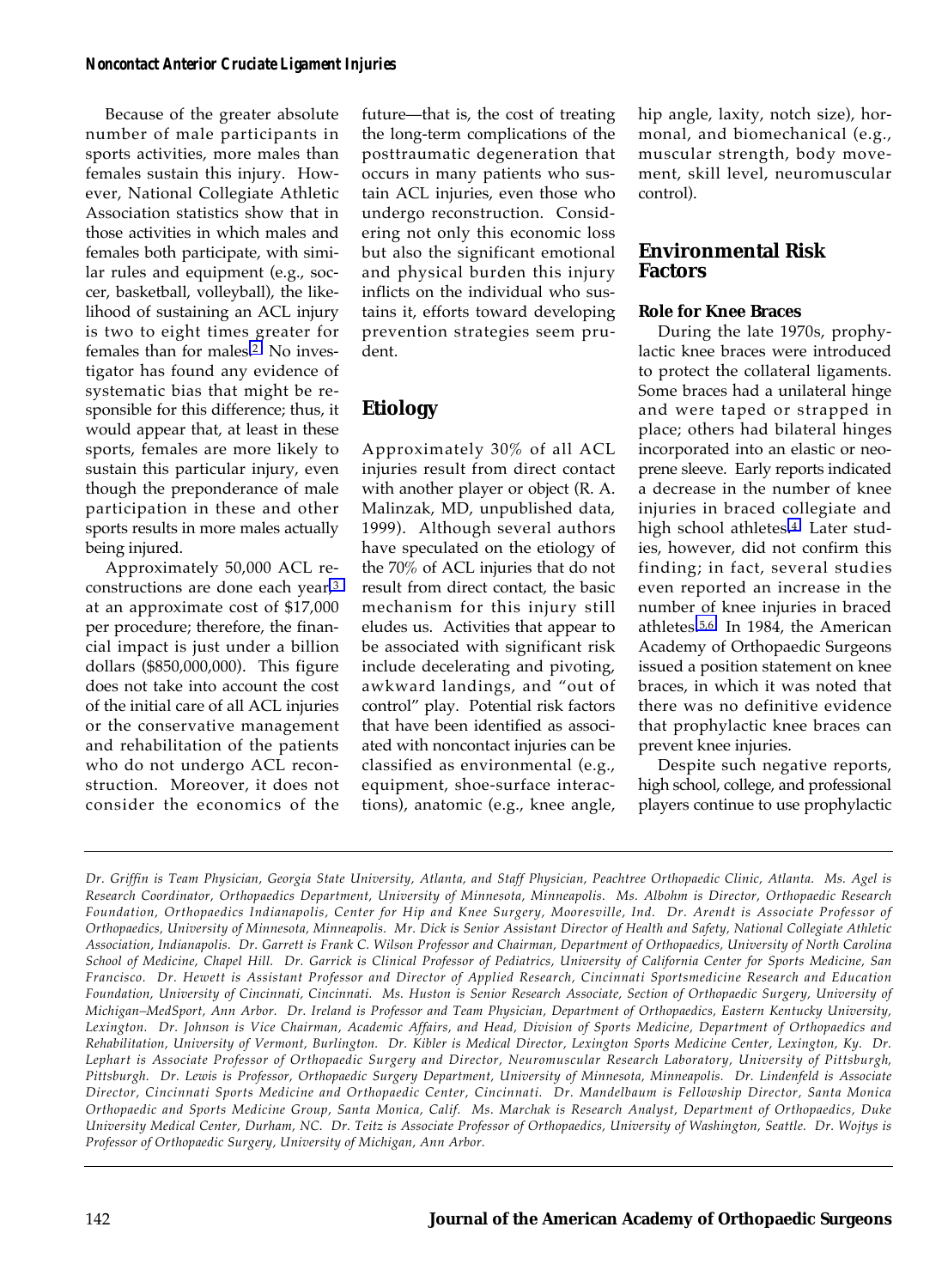bracing, citing psychological and unmeasured proprioceptive benefits. Németh et al<sup>7</sup> showed that functional braces do modify electromyographic activity and timing. However, the significance of this finding has yet to be fully explored. Because of the many variables that must be considered (e.g., position played, condition of playing surface, skill and experience of the player, effect of rule changes, influence of coaching), a study to evaluate the effectiveness of braces on ACL injury rates requires a large sample size and a study population that is homogeneous enough to yield statistically significant information.

### **Influence of Shoe-Surface Interaction**

Many of the early studies assessing the influence of the playing surface on ACL injury lacked adequate controls on variables such as surface (e.g., hardness, age, weather conditions) and shoe type. The surface was viewed as the sole contributor to injury, despite the fact that the friction associated with a foot-plant injury must involve two surfaces. More recently, a high level of friction between shoes and the playing surface has been identified as a major risk factor for noncontact ACL injury in the sport of team handball[.8](#page-9-0) In football, cleat design has not only been found to be an important factor in torsional resistance in the laboratory; it has also been found to influence ACL injury rates[.9](#page-9-0) Noncontact ACL injuries appear to occur most frequently when playing surfaces are dry[.10](#page-9-0)

Shoe-surface considerations not only must center on the complex nature of that relationship, with its many contributing factors (e.g., axial load, weather conditions), but also must deal with the balance between performance and safety. Higher levels of friction between

the shoe and the surface are generally associated with better performance but a higher injury risk. Hence, a shoe-surface design that results in a safer environment may not allow optimal performance.

## **Anatomic Risk Factors**

There are obvious anatomic differences in lower-extremity alignment, joint laxity, and muscle development between males and females. Less obvious are the differences in femoral notch and ACL size. Static measurements of lower-extremity alignment (e.g., hip varus, knee valgus, foot pronation, hip rotation) can be made, but the real question is which differences, if any, contribute to an increased risk of ACL injury.

There is increased femoral anteversion, increased Q angle, excessive tibial torsion, and excessive foot pronation in the female (Fig. 1). However, the influence of these variables on functional movement patterns has not been fully explored. Such information is critical for relating these variables to risk factors for ligament injury. In a brief preliminary report, Meister and co-workers compared the thigh-foot angle in a group of 51 ACL-injured female athletes with that in a matched cohort of 65 uninjured female athletes and found that an increase in the thighfoot angle may be a risk factor for noncontact ACL injuries, but that femoral anteversion was not (K. Meister, MD, unpublished data, 1999).

Laxity (the combination of joint hypermobility and musculotendinous flexibility) is more prevalent among women than men[.11](#page-9-0) Joint hypermobility appears to be a genetically inherited trait, but musculotendinous flexibility can be altered through conditioning. A number of studies exploring the relationship of hypermobility or laxity to injury have been reported,

with conflicting results.<sup>12-14</sup> In a profiling study of noncontact ACL basketball injuries during the 1998- 1999 NCAA season, no evidence of hyperlaxity or tight hamstrings was evident in either male or female athletes (E. A. Arendt, MD, unpublished data, 1999).

There is a mild increase in both anterior and posterior knee laxity (18% to 20%) when certain sports (basketball and jogging) are performed for more than 30 minutes[.15](#page-9-0) This increased laxity returns to normal after 60 minutes. Such data raise the issue of whether there could be a relationship between exercise-associated increased laxity, which is considered to be a normal physiologic response to exercise, and subsequent ligamentous injury. At present, the relationship between hypermobility and kneeligament injuries is still unresolved.

Of the 15 published studies on the relationship of the femoral notch to ACL injuries, 9 address gender differences (E. A. Arendt, MD, unpublished data, 1999). De-



**Figure 1** In general, when compared with men of equal ages, women have wider pelvises as well as greater hip varus, knee valgus, and foot pronation.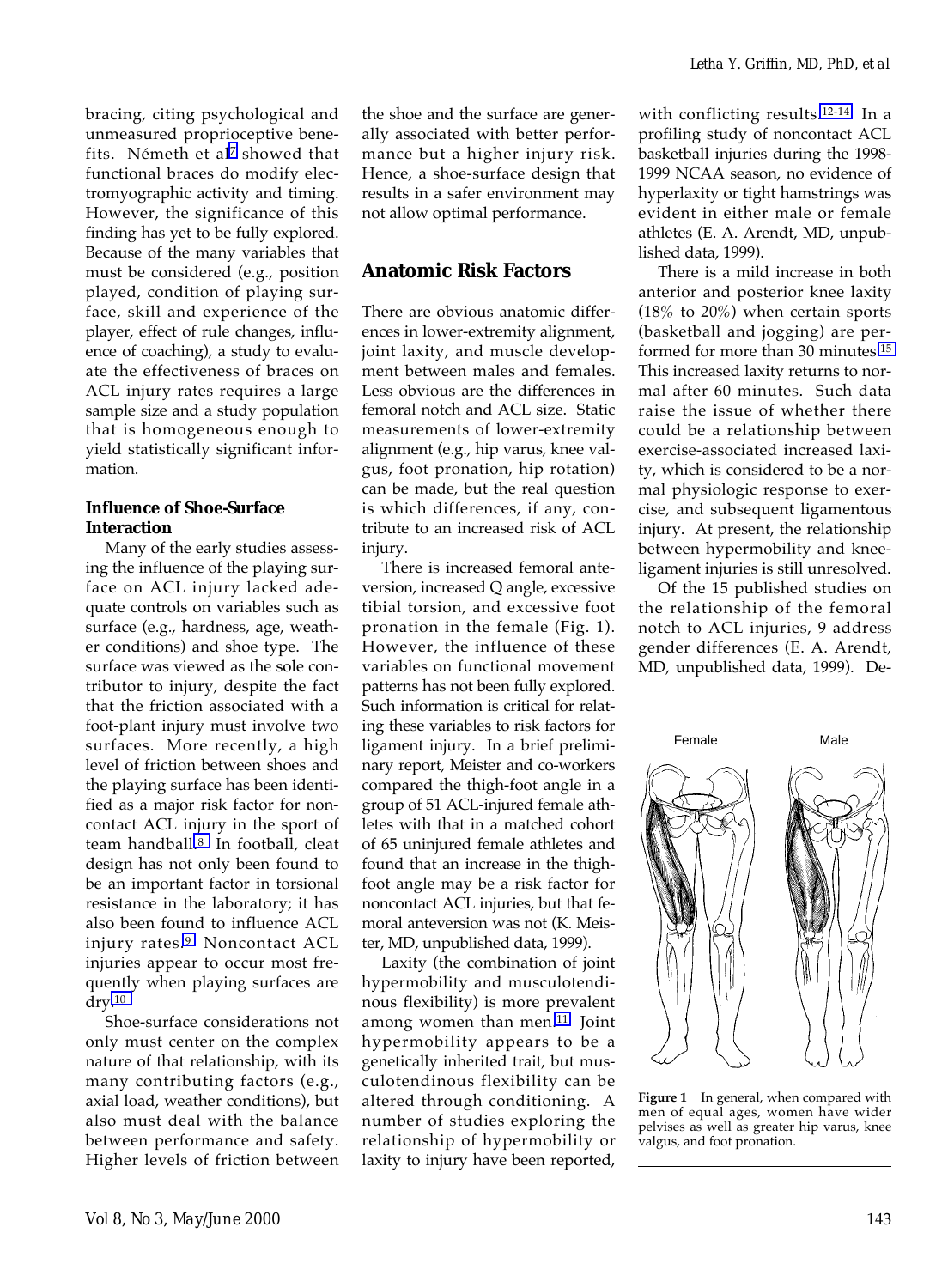spite the limitations of the various measurement techniques and the potential lack of a controlling leg rotation, the literature supports the following general statements: (1) The notch width (regardless of measurement technique) in patients with bilateral ACL injuries is less than that in patients with unilateral ACL injuries. (2) The notch width in knees with bilateral and unilateral ACL injuries may be less than that in normal control subjects. (3) On average, the width of the notch is less in females than in males. (4) On average, the notch width index (relation of condylar width to notch width) in females is less than that in males. (5) There is a relationship between the total width of the condyles and the width of the notch; the smaller the femur, the smaller the notch. (6) There is too much variability in measurement techniques used in the various published studies to allow definitive statements concerning either the size of the ACL within the notch or the relationship of notch width to unilateral ACL injury.

In summary, the association of anatomic variables with an increased risk for ACL injury is intriguing, but to date no anatomic variable has been directly correlated with an increased risk for unilateral noncontact ACL injury.

### **Hormonal Risk Factors**

The possible role of hormones in predisposing female athletes to injury of the ACL has recently been an area of active investigation. In 1996, estrogen and progesterone receptor sites were found in human ACL cells,<sup>16</sup> suggesting that female sex hormones may play a role in ACL structure. Several researchers have since determined that female sex hormones can influence the composition and mechanical properties of the ACL[.16,17](#page-9-0) For example, both fibroblast proliferation and the rate of collagen synthesis are reduced with increasing estradiol concentrations[,16](#page-9-0) and the administration of estrogen reduces the tensile properties of rabbit ACL[.17](#page-9-0)

Several investigators have attempted to link hormone fluctuations during the menstrual cycle to the rate of ACL injuries, but with conflicting results. Wojtys et al<sup>18</sup> reported more injuries than expected in the ovulatory phase of the menstrual cycle (days 10 to 14, when estrogen levels surge); fewer injuries occurred in the follicular phase (days 1 to 9, when estrogen and progesterone levels are low). Myklebust et al<sup>19</sup> found fewer injuries during the midcycle estrogen surge (days 8 to 14) in a group of Norwegian team handball players. The difference in the findings of these two studies is likely related to an important difference in the patient populations. Wojtys et al examined women with regular menstrual cycles who were not taking oral contraceptives; in contrast, half of the subjects in the study by Myklebust et al were taking oral contraceptives. Oral contraceptive use has been previously linked to lower injury rates in women<sup>20</sup>; however, the injuries in these studies were classified only as general traumatic injuries and did not isolate knee or ACL injuries. A 1998-1999 survey of 103 ACL-injured female NCAA basketball players found that athletes tended to be injured just before or after the onset of menses, regardless of their use of oral contraceptives (E. A. Arendt, MD, unpublished data, 1999).

Although the results of studies so far are compelling regarding the interaction between female hormone concentrations and compositional changes to the ACL, consensus is lacking regarding the relationship of menstrual cycle phase to the incidence of ACL injuries. In light of this lack of agreement, more rigorous studies must be performed before treatment or prevention recommendations can be made.

### **Biomechanical Risk Factors**

### **Role of Proprioception and Neuromuscular Control in Joint Stability**

The term "functional joint stability" refers to the joint stability required to perform a functional activity. This stability is provided by both static and dynamic stabilizers in varying degrees depending on the activity. The dynamic contributions emerge from precise neuromotor control over the skeletal muscles crossing the joint. Skeletal muscle activation may be conscious (initiated directly by voluntary command) or unconscious (initiated automatically as part of a motor program or in response to sensory stimuli).

The term "neuromuscular control" specifically refers to unconscious activation of the dynamic restraints surrounding a joint in response to sensory stimuli. In 1906, Sherrington initially described proprioception as the afferent information arising from the periphery concerning regulation of postural equilibrium, joint stabilization, and several conscious peripheral sensations[.21,22](#page-9-0) Proprioception is the sensory source best suited for providing the information necessary for mediating neuromuscular control, thereby enhancing functional joint stability.

Sources of proprioceptive information include mechanoreceptors located in muscular, articular, and cutaneous tissues that are responsible for transducing mechanical events into neural signals. The stimuli recorded by these receptors are conveyed via afferent neurons to the spinal cord. Many afferent neurons bifurcate, with the projections syn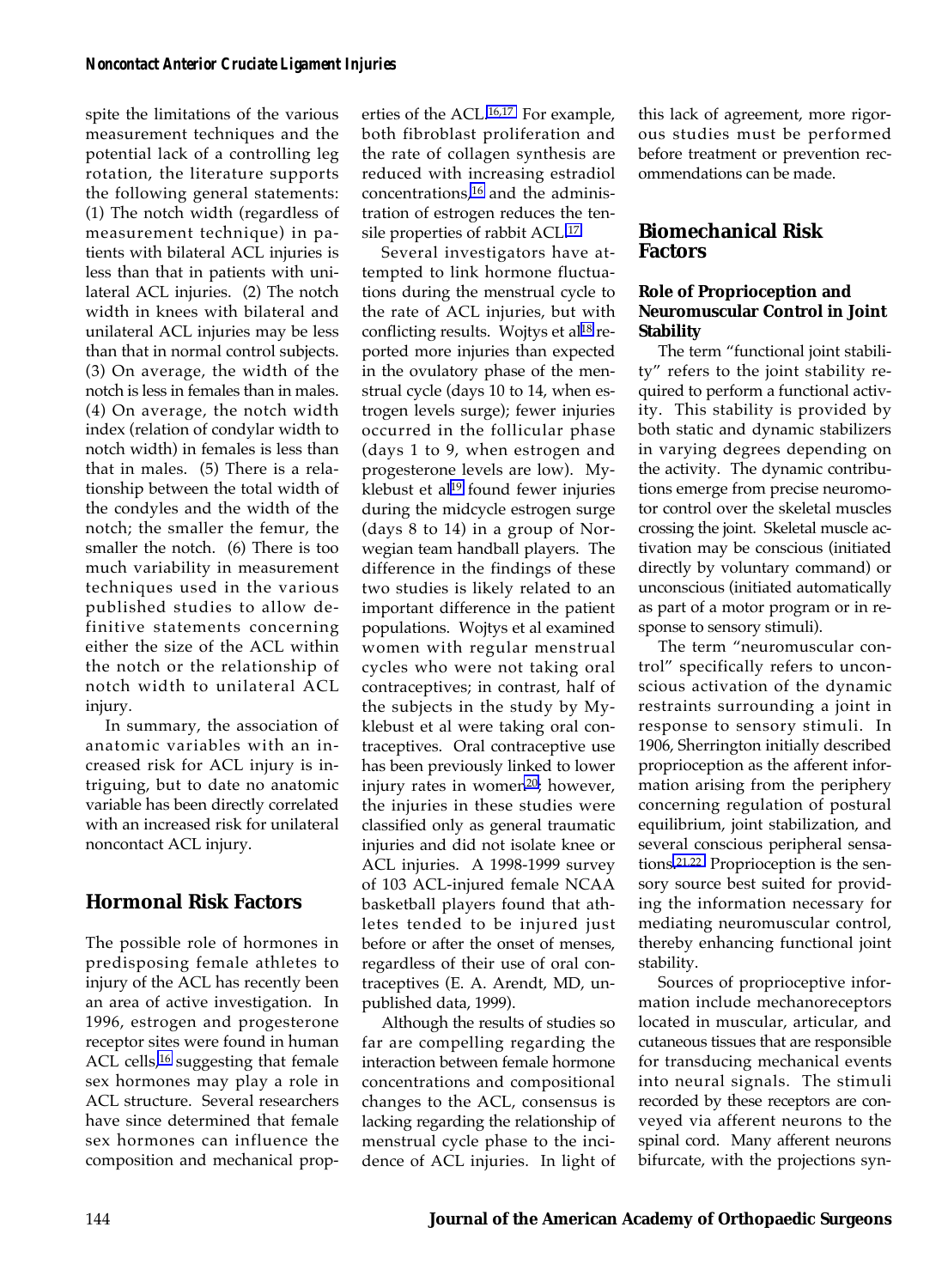apsing directly with gamma motor neurons, alpha motor neurons, or interneurons. Some interneurons provide the basis for sensory integration and motor control at the spinal level; others form the ascending tracts leading to higher central nervous system structures. The spinocerebellar pathways probably provide the organizational core of supraspinal control over the dynamic restraints, which is an element of functional joint stability. Working subconsciously, the cerebellum has an essential role in planning and modifying motor activities by comparing the intended movement with the outcome movement[.23](#page-9-0) Continual inflows of information from the motor control areas and central and peripheral sensory areas provide the means by which the cerebellum can accomplish this task (Fig. 2).

Control over the dynamic restraints, independent of the motor control level, can be considered to occur both in preparation and in response to external events. Preparatory actions occur on the identification of the beginning of an impending event or stimulus as well as its effects, whereas reactions occur in direct response to sensory



**Figure 2** The role of proprioception in mediating neuromuscular control of joint stability. (Adapted with permission from Lephart SM, Fu FH [eds]: *Joint Stability*. Champaign, Ill: Human Kinetics, 2000.)

detection of effects from the arrival of the event or stimuli[.23](#page-9-0) Both forms of control have unique but interrelated roles in control over the dynamic restraints.

Proprioception plays an integral role in maintaining functional joint stability. Appropriate adaptations to preparatory activation of muscle, mediated by proprioceptive signals, may provide the most efficient means of inducing prophylactic mechanisms that could shield the ACL from extreme in vivo forces and reduce the incidence of ACL injury in the female athlete.

### **Hip-Trunk Contributions to ACL Injury**

Gender differences have been found in motion patterns, positions, and forces generated from the hip and trunk to the knee. These differences are important because hip position and motion influence knee position, loads, and stiffness,[24-26](#page-9-0) and the moment that is developed at the knee has been characterized as being "slaved" to the moment produced at the hip[.27](#page-9-0) The largest single contributor to production of motion, stabilization of position, and development of moments of any joint or body segment is coordinated muscle activatio[n.25](#page-9-0) Females have been shown to have both less hamstring and less gluteus medius activation than males (W. B. Kibler, MD, unpublished data, 1999; L. J. Huston, MS, unpublished data, 1999).

Perhaps because females have weak hip extensors, which requires their use of the iliopsoas muscles for trunk control over the hips, they land from a jump in a more upright hip position, resulting in an altered knee angle on landing[.24](#page-9-0) Decreased hip-muscle activation also decreases maximal possible quadriceps and hamstring activation. Moreover, because the stabilizing function of the monoarticular muscles (the glutei) facilitates the

activation of the biarticular muscles (hamstrings and quadriceps), decreased hip-muscle activation reduces maximal possible quadriceps and hamstring activation[.25,27](#page-9-0) This decreased activation alters optimal load-bearing capacity[.25,27](#page-9-0) Females show a significantly shorter duration of gluteus medius activation in stance, or load-absorbing, phase when executing a cutting maneuver (W. B. Kibler, MD, unpublished data, 1999). This results in higher loads per unit of body weight in anteroposterior and varus/valgus directions in females. In addition, the peak loads are reached in a shorter time in females (W.B. Kibler, MD, unpublished data, 1999).

Further studies are needed to clarify the exact role these alterations play in ACL injury. However, strengthening programs that emphasize hip control—gluteal and hamstring activation in a closed-chain fashion—have been shown to be beneficial in injury prevention programs[.28](#page-9-0)

### **Influence of Other Kinetic, Gravitational, and Muscle Forces**

Frequently, patients who sustain noncontact ACL injuries will state that the injury occurred when they were decelerating (e.g., when changing directions or landing from a jump). These types of actions involve eccentric force generation by the quadriceps (i.e., the muscle is lengthening under tension) and slight knee flexion angles. Interestingly, the quadriceps exerts its maximum anterior shear force when knee flexion angles are small (10 to 30 degrees)(T. J. Noonan, MD, unpublished data, 1999). The activated quadriceps with the knee nearly in full extension places a measurable strain on the ACL. Eccentric activation of the quadriceps at high velocities provides even more force to strain the ACL, much more than is normally seen in a maximal isomet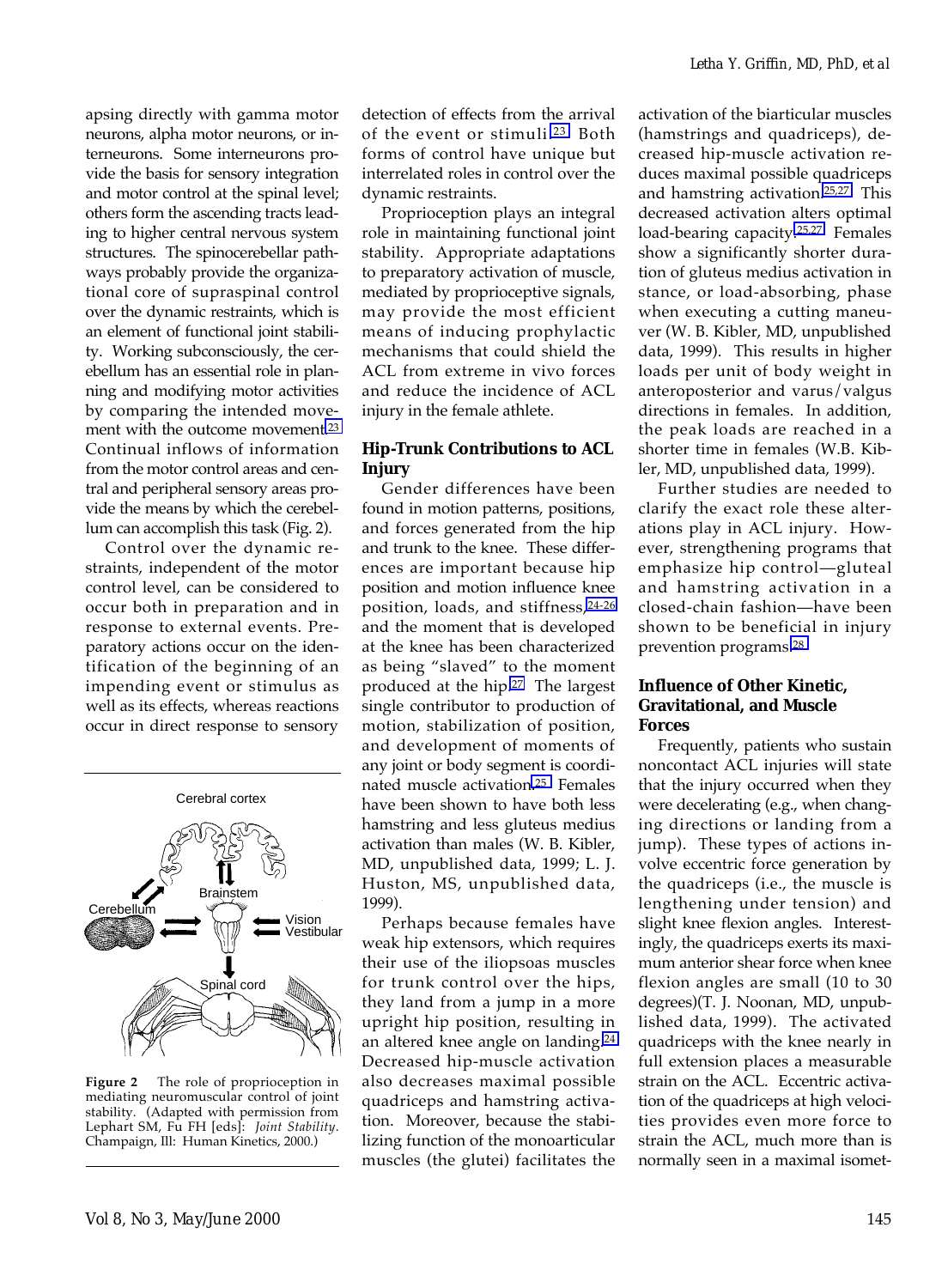ric quadriceps contraction. In fact, integrated electromyographic studies demonstrate eccentric quadriceps muscle activation to be more than twofold greater than maximum voluntary contraction during such activities as running, cutting, and landing from a jump (R. A. Malinzak, MD, unpublished data, 1999). Valgus knee moments may further stress the ACL, whereas hamstring activation provides a posterior protective force to the ligament[.29,30](#page-9-0) Biomechanical "perturbation" (i.e., a hit or jolt that makes the athlete unbalanced) or a sudden change in a planned activity further influences these voluntary movement patterns.

Examination of videotapes of noncontact ACL injuries frequently reveals that just prior to an injury athletes are slightly bumped or perform an awkward movement, from which they quickly recover by initiating a new movement pattern. For example, a basketball player begins her move to the basket, but suddenly another player causes her to quickly change her direction of movement and alter her already initiated movement pattern. With insufficient time to obtain information, the central nervous system tries to recover, and frequently the activity becomes more quadricepsdominant as the player tries to regain balance. Unfortunately, this occurs at a time when the ACL is most susceptible to the shear forces of the quadriceps.

Women have been shown to perform cutting and landing maneuvers in a more erect posture than men, that is, with less hip and knee flexion. Theoretically, therefore, they should be at a greater risk for ACL injury than men when performing these activities (R. A. Malinzak, MD, unpublished data, 1999; L. J. Huston, MS, unpublished data, 1999). Moreover, the increase in knee valgus and greater quadriceps activation in women may further increase their risk for injury[.31](#page-9-0)

### **Evaluation of ACL Injury Videotapes**

To gain greater insight into the biomechanics of noncontact ACL injuries, videotapes have been analyzed. In one study in which 54 videotapes of ACL injuries occurring in basketball and soccer players were analyzed, 100% of the male basketball players were injured landing from a jump, whereas roughly half the women were injured landing from a jump, and half were injured when they stopped suddenly while running down the court (C. C. Teitz, MD, unpublished data, 1999). The center of gravity appeared to be behind the knee in two thirds of the injuries. Ground contact in the "flat foot" position was noted in two thirds of the injured female basketball players and in all injured male players. In soccer players, the flat-foot position was noted in two thirds of the athletes at the time of injury. Frequently, the lower-limb position noted at the time of injury was less than 30 degrees of knee flexion, knee valgus, and external rotation of the foot relative to the knee.

Making ground contact at the toes rather than in a flat-foot position makes it virtually impossible for the center of gravity to be behind the knee. Theoretically, when the center of gravity falls behind the knee, the rectus femoris, acting as a hip flexor, may be used to bring the trunk forward. This attempt may result in a powerful contraction of the rectus femoris, with a large anterior force being delivered to the tibia at the tubercle.

Therefore, from video analysis, it can be hypothesized that a neuromuscular training program to aid in the prevention of noncontact ACL injuries sustained in pivoting sports should include the following elements: a kinesthetic program to keep the center of gravity forward and the athlete on his or her toes (including strength and endurance

training of the rectus abdominis, iliopsoas, and gastrocnemius-soleus muscles) and a program to encourage better lower-extremity rotational and angular control (including strength and endurance training of hip abductor and external rotator muscles).

### **Neuromuscular Prevention Programs**

Several prevention programs based on altering biomechanical risk factors through neuromuscular training have been tried—all with impressive success. After a 10-year study of ACL injuries in female basketball players, Henning formulated a prevention program based on altering what he called the "quadcruciate interaction"(N. D. Griffis, unpublished data, 1999). He believed that when the knee is straight during weight bearing, the ACL acts as a major restraint of forward movement of the tibia on the femur, providing an average of 86% of the total resistive force. With quadriceps contraction, the tibia moves forward, thus tightening and loading the ACL. When the knee is near full extension, anterior displacement of the tibia on the femur produced by a powerful quadriceps contraction could strain the ACL. If the quadriceps contracts when the knee is flexed 60 degrees or more, the anterior displacement of the tibia on the femur and, therefore, the ACL strain are less.

Henning concluded that the most common mechanisms of injury were planting and cutting (29%), straight-knee landing (28%), and one-step stop with the knee hyperextended (26%). Therefore, his program consisted of drills in which he had athletes practice substituting an accelerated rounded turn off a bent knee for the pivot and cut, landing on a bent knee instead of landing on a straight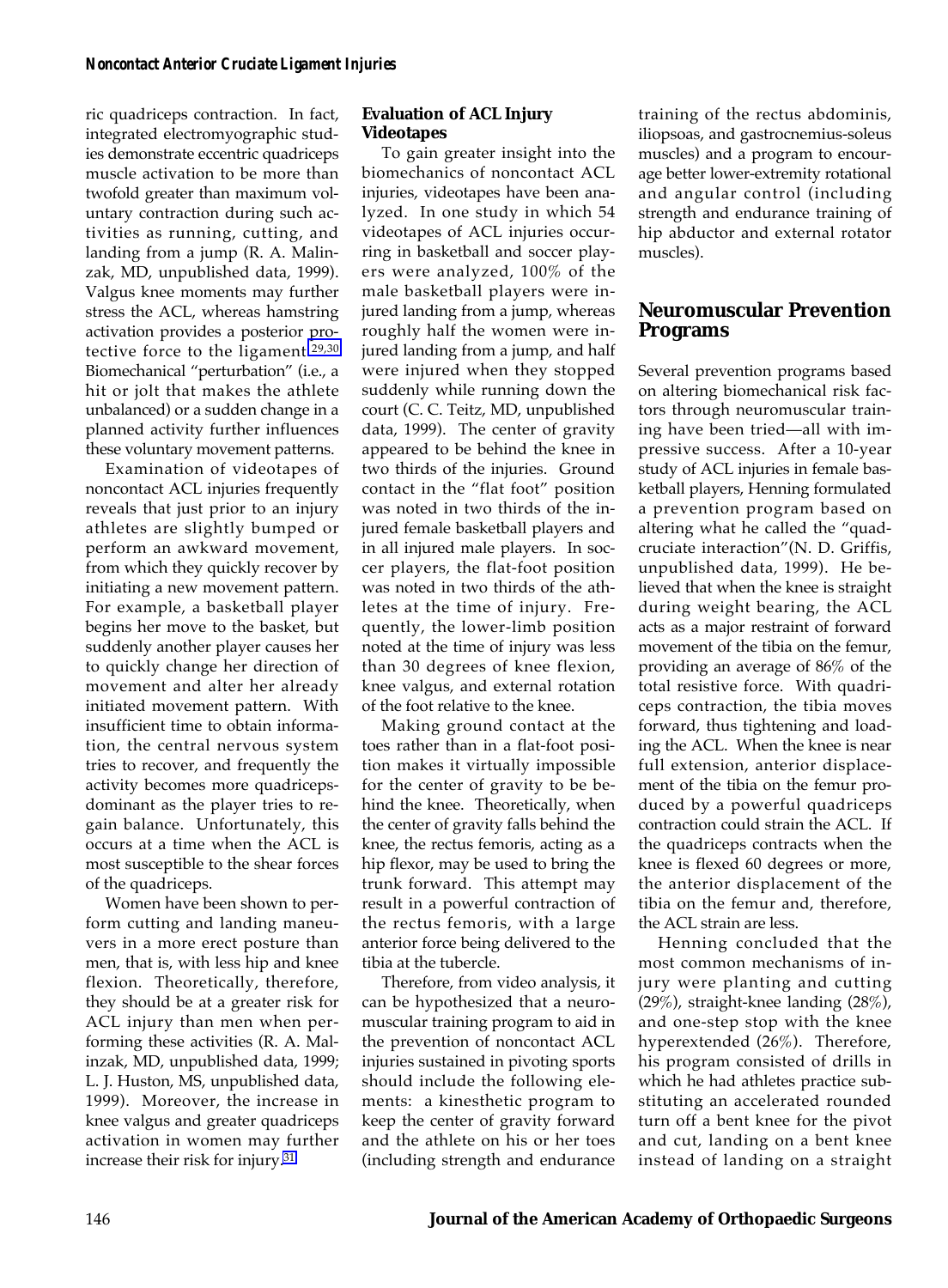knee, and a three-step stop with the knee bent instead of one-step stop with the knee hyperextended—all techniques designed to decrease the quadriceps-cruciate interaction. Preliminary data from institution of his program in a limited population of Division I basketball players over a 2-year span demonstrated an 89% decrease in ACL injury rate (N. D. Griffis, unpublished data, 1999).

Henning's teaching tape consisted of examples of noncontact ACL injuries that occur in play situations, followed by illustrations of the recommended drills done in the gym as well as on the practice field. He believed that young athletes are the most receptive to technique modification and, therefore, encouraged teaching his "improved player technique skills" to children.

Caraffa et al<sup>32</sup> reasoned that since restoration of proprioceptive function is essential in ACL-injured and reconstructed knees, a prophylactically instituted program might decrease the occurrence of ACL injuries in an at-risk population. They developed a five-phase proprioceptive program based on increasingly difficult skills performed initially without a balance board and progressing through the use of a series of balance boards of various designs. Athletes participated in the program 20 minutes a day beginning 30 days before the beginning of the season. The incidence of ACL injuries in the 300 semi-professional and amateur soccer players who participated in their program was 0.15 injury per team per year over the 3 years surveyed, whereas the incidence of injury in 300 players of equally matched talent playing with similar equipment on similar fields was 1.15 ACL injuries per team per year (*P*<0.001). Criticisms of this study, however, are that subject selection was not randomized, and program standardization is difficult to assess. Therefore, although it has merit

and is intriguing as a pilot study, confirmation by others appears reasonable before widespread use can be suggested.

Hewett et al<sup>28</sup> designed a threepart prevention program consisting of stretching, plyometrics (jumping drills), and strength training drills to address potential deficits in the neuromuscular strength and coordination of the stabilizing muscles about the knee joint (Table 1). They hypothesized that such deficits were the major factors contributing to ACL injury. This program has three phases, each approximately 2 weeks in duration: the technique phase (phase I), during which proper jumping techniques are taught (emphasizing correct posture and alignment, straight up-and-down jumps with no excessive side-toside or forward-to-back movement, soft landings, and instant recoil);

#### **Table 1 Sportsmetrics™ Training Program\***

| Exercise/Activity <sup>†</sup>                                       |                                 | Duration/Repetitions            |  |
|----------------------------------------------------------------------|---------------------------------|---------------------------------|--|
| Phase I (Technique):                                                 | Week 1:                         | Week 2:                         |  |
| 1. Wall jumps                                                        | 20 <sub>sec</sub>               | 25 sec                          |  |
| 2. Tuck jumps <sup>#</sup>                                           | 20 sec                          | 25 <sub>sec</sub>               |  |
| 3. Broad jumps, stick land                                           | 5 reps                          | 10 reps                         |  |
| 4. Squat jumps <sup>#</sup>                                          | 10 <sub>sec</sub>               | 15 sec                          |  |
| 5. Double-leg cone jumps,<br>side-to-side/back-to-front <sup>‡</sup> | $30 \text{ sec}/30 \text{ sec}$ | $30 \text{ sec}/30 \text{ sec}$ |  |
| 6.180 jumps                                                          | 20 <sub>sec</sub>               | 25 <sub>sec</sub>               |  |
| 7. Bounding in place                                                 | 20 <sub>sec</sub>               | 25 <sub>sec</sub>               |  |
| Phase II (Fundamentals)                                              | Week 3:                         | Week 4:                         |  |
| 1. Wall jumps                                                        | 30 sec                          | 30 <sub>sec</sub>               |  |
| 2. Tuck jumps <sup>#</sup>                                           | 30 sec                          | 30 sec                          |  |
| 4. Jump, jump, jump, vertical jump                                   | 5 reps                          | 8 reps                          |  |
| 5. Squat jumps <sup>‡</sup>                                          | 20 sec                          | 20 sec                          |  |
| 6. Bounding for distance                                             | 1 run                           | 2 runs                          |  |
| 7. Double-leg cone jumps,<br>side-to-side/back-to-front <sup>‡</sup> | $30 \text{ sec}/30 \text{ sec}$ | $30 \text{ sec}/30 \text{ sec}$ |  |
| 8. Scissor jump                                                      | 30 sec                          | 30 sec                          |  |
| 9. Hop, hop, stick <sup>#</sup>                                      | $5$ reps/leg                    | $5$ reps/leg                    |  |
| Phase III (Performance):                                             | Week 5:                         | Week 6:                         |  |
| 1. Wall jumps                                                        | 30 sec                          | 30 sec                          |  |
| 2. Step, jump up, down, vertical                                     | 5 reps                          | 10 reps                         |  |
| 3. Mattress jumps,<br>side-to-side/back-to-front <sup>‡</sup>        | $30 \text{ sec}/30 \text{ sec}$ | $30 \text{ sec}/30 \text{ sec}$ |  |
| 4. Single-leg jumps for distance <sup>#</sup>                        | $5$ reps/leg                    | $5$ reps/leg                    |  |
| 5. Squat jumps <sup>‡</sup>                                          | 25 <sub>sec</sub>               | 25 <sub>sec</sub>               |  |
| 6. Jump into bounding <sup>#</sup>                                   | 3 runs                          | 4 runs                          |  |
| 7. Single-leg hop, hop, stick                                        | $5$ reps/leg                    | $5$ reps/leg                    |  |

\* Adapted with permission from Hewett TE, Stroupe AL, Nance TA, Noyes FR: Plyometric training in female athletes: Decreased impact forces increased hamstring torques. *Am J Sports Med* 1996;24:765-773.

† Prior to jumping exercises: stretching, 15-20 minutes; skipping, 2 laps; side shuffle, 2 laps. Each jumping exercise is followed by a 30-second rest period. Posttraining: cool-down walk, 2 minutes; stretching, 5 minutes.

‡ These jumps performed on mats.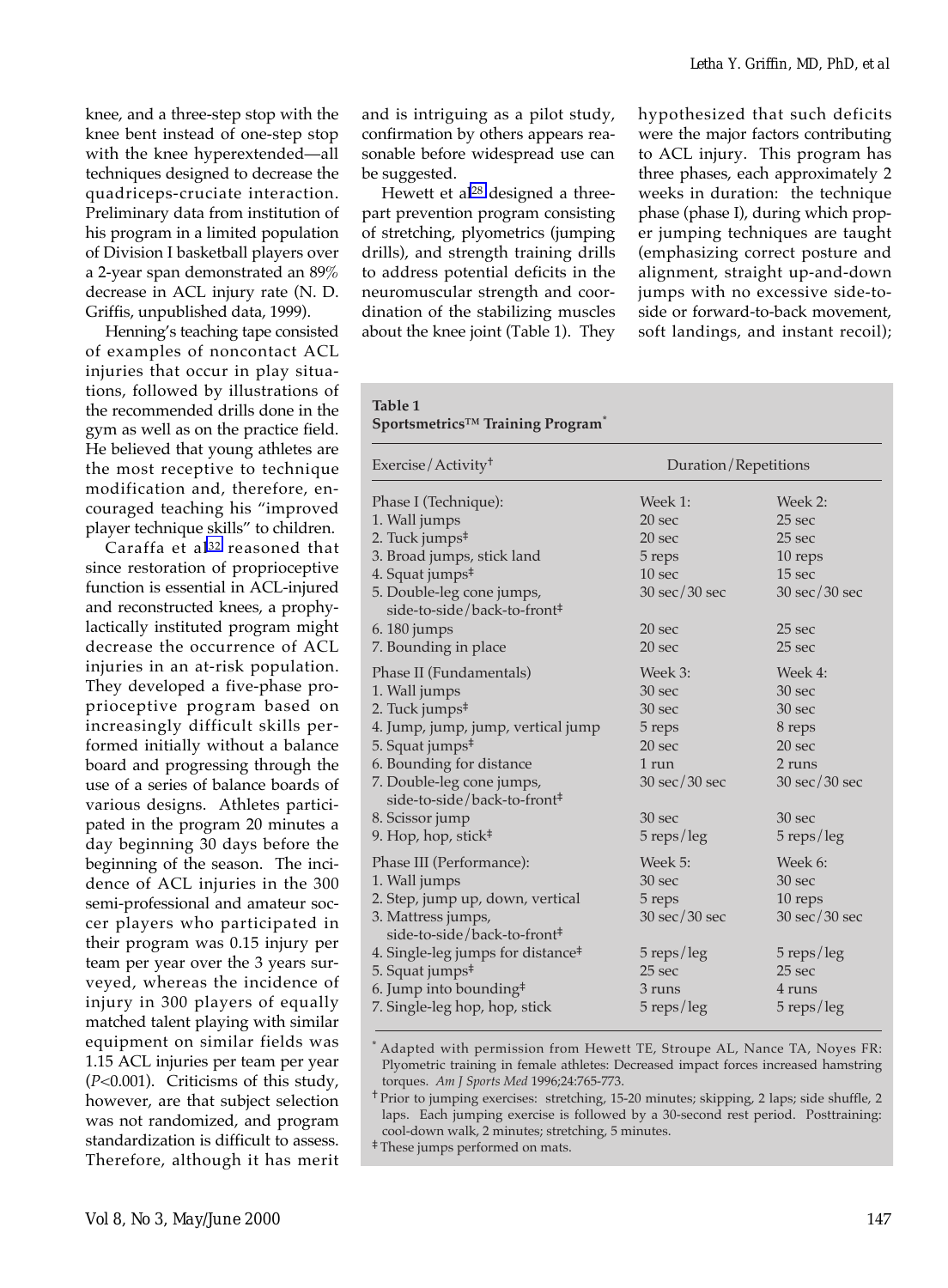the fundamentals phase (phase II), which concentrates on building strength, power, and agility; and the performance phase (phase III), which focuses on achieving maximum vertical jump height.

This program was found to decrease peak landing forces, decrease varus and valgus moments at the knee, increase hamstring power and strength, and increase hamstring-toquadriceps peak torque ratio. In a trial involving 1,263 volleyball, soccer, and basketball athletes who participated in the program 3 days a week beginning 6 to 8 weeks before their season opened, untrained females had an incidence of knee injury 3.6 times higher than trained females; however, the rate of injury in trained females was the same as that in untrained males.

In a 26-year case-control study in northern Vermont, ACL sprains accounted for 2,006 of 15,550 (12.9%) of all ski injuries[.33](#page-9-0) The risk of ACL injury in alpine skiing was found to be 2.2 times greater for females than for males, and ACL injuries increased from 4.5% of all injuries in 1972 to 19.3% in 1999. It was determined from a review of ACL injury tapes and data that the majority of ACL injuries in recreational skiing resulted from the "phantom foot" mechanism, which involves internal rotation of the tibia with the knee flexed well beyond 90 degrees (Fig. 3). Currently available skiboot-binding systems do not "sense" the type of loading that results in this ACL injury and, therefore, are incapable of preventing injury in this situation.

The events that result in the phantom-foot mechanism include the following: (1) the skier is off balance to the rear; (2) the uphill arm is back; (3) the hips are below the knees (knees flexed beyond 90 degrees); (4) the uphill ski is unweighted; (5) the weight is on the inside edge of the downhill ski; (6) the upper body is generally facing the downhill ski. When all six elements of this profile are present at the same time, injury to the downhill leg is imminent.

The initial prevention program undertaken by the Vermont group during the 1993-1994 ski season was termed an "injury awareness program" and consisted of having participants (4,700 ski patrollers and instructors in 20 ski areas) analyze injury videos and develop strategies to avoid the events that result in injury[.34](#page-9-0) The incidence of serious knee sprains was 62% lower in the "awareness-trained" group than in the control group of ski instructors and patrollers. Since then, the Vermont Ski Research Safety Group has created a teaching video available to the skiing public, which stresses the mechanism of ACL injury in skiing and addresses avoidance strategies. For example, if a skier senses that the elements of the phantom-foot mechanism are about to occur, an appropriate initial response is to keep the arms forward, the feet together, and the hands over both skis. Data on the effectiveness of the program in this study population are currently being analyzed.

### **Hunt Valley Consensus Conference on Prevention of Noncontact ACL Injuries**

Recognizing a need to critically examine and summarize existing data on prevention strategies and their implied risk factors for noncontact ACL injuries, 22 orthopaedists, family physicians, biomechanists, and athletic trainers met in Hunt Valley, Md, in June 1999. Their goals were to increase awareness in the at-risk population and medical support personnel about prevention strategies and to stimulate increased efforts in injury prevention research. After carefully reviewing available data on injury



**Figure 3** The "phantom foot" mechanism of injury in skiing. Note the internal rotation of the tibia with the knee flexed well beyond 90 degrees. (Adapted with permission from Vermont Safety Research: *ACL Awareness Training: Phase II*. Copyright 1994.)

risk factors and their associated prevention strategies, the participants formulated the following consensus statements:

#### **Environmental Risk Factors**

(1) At present there is no evidence that knee braces prevent ACL injuries.

(2) Increasing the shoe-surface coefficient of friction may improve performance but also may increase the risk of injury to the ACL. Because shoe-surface interaction is modifiable, this area merits further investigation.

#### **Anatomic Risk Factors**

(1) There is much literature on the role of the femoral notch size and ACL injury, but because of the difficulty of obtaining valid and reliable measurements, no consensus on the role of the notch in ACL injury has been reached as yet.

(2) At present, there are insufficient data on ACL size (absolute or proportional) to support the concept that ligament size is related to the risk of injury.

(3) There are insufficient data to relate lower-extremity anatomic alignment to ACL injury; therefore, further research is needed.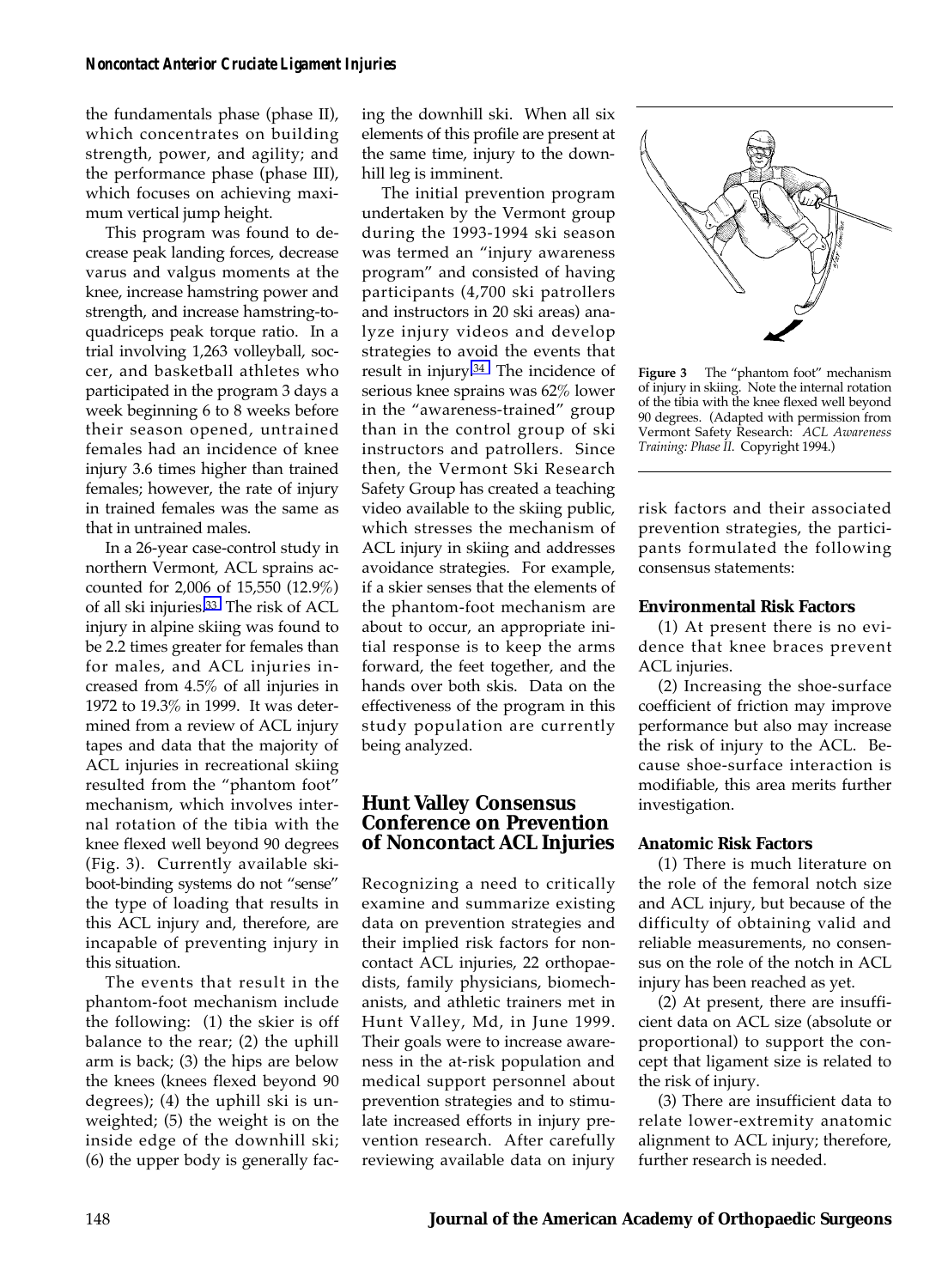#### **Hormonal Risk Factors**

(1) At present, there is no consensus in the scientific community that sex-specific hormones play a role in the increased incidence of ACL injury in female athletes, but further research in this area is encouraged.

(2) Hormonal intervention for ACL injury prevention cannot be justified.

(3) There is no evidence to recommend modification of activity or restriction from sport for females at any time during the menstrual cycle.

#### **Biomechanical Risk Factors**

(1) The knee is only one part of a kinetic chain; therefore, it must be borne in mind that anatomic sites other than the knee, including the trunk, hip, and ankle, may have a role in ACL injury.

(2) Common biomechanical factors involved in many injuries include impact on the foot rather than the toes during landing or changing directions, awkward dynamic body movements, and biomechanical perturbation prior to the injury.

(3) The common at-risk situation for noncontact ACL injuries appears to be deceleration, which occurs when the athlete cuts, changes direction, or lands from a jump.

<span id="page-8-3"></span><span id="page-8-2"></span><span id="page-8-1"></span>(4) Neuromuscular factors are important contributors to the increased risk of ACL injuries in females and appear to be the most important reason for the differing ACL injury rates between males and females.

(5) Strong quadriceps activation during eccentric contraction was considered to be a major factor in injury to the ACL.

#### **Prevention Strategies**

After reviewing the existing neuromuscular training prevention programs, participants agreed on the following statements regarding prevention strategies:

(1) Early data show that specific training programs that enhance body control reduce ACL injury rates in female athletes and may increase athletic performance.

(2) Training and conditioning programs for male and female athletes in the same sport may need to be different.

(3) Those involved in the care of athletes should identify sport-specific at-risk motions and positions and encourage athletes to avoid these situations when possible.

(4) Strategies for activating protective neuromuscular responses when at-risk situations are encountered should be identified.

#### **Future Research Directions**

The consensus group emphasized the need to continue to define specific neuromuscular, proprioceptive, and motor control factors associated with injury. However, until specific predictive and protective factors are definitively identified, training and prevention programs should continue to be implemented, assessed, and improved. There is a pressing need to improve public and participant awareness

of the risk of ACL injury and the possibilities for prevention.

### **Summary**

The morbidity from ACL injuries in the young athletic population is of great concern. Furthermore, the economic impact of these injuries adds significantly to our rising medical costs. Therefore, efforts to prevent or at least decrease the rate of occurrence of these injuries seem prudent. Until recently, attempts to develop prevention programs centered on first clearly defining risk factors and injury mechanisms. Although these research efforts have yielded much information, they have not, with the exception of research efforts in downhill skiing, resulted in a clear understanding of the cause of noncontact ACL injuries.

It does appear, however, that neuromuscular control and balance as well as avoidance strategies for atrisk situations are critical factors for injury prevention. Prevention programs designed to increase neuromuscular control, improve balance, and teach avoidance strategies for atrisk situations appear to be effective in decreasing injury rates. Therefore, until research more clearly defines risk factors and injury mechanisms, it seems reasonable to increase awareness and encourage implementation of existing neuromuscular prevention programs, while continuing to closely monitor their results and improve their design as additional data become available.

### <span id="page-8-0"></span>**References**

- 1. Daniel DM, Fritschy D: Anterior cruciate ligament injuries, in DeLee JC, Drez D Jr (eds): *Orthopaedic Sports Medicine: Principles and Practice*. Philadelphia: WB Saunders, 1994, vol 2, pp 1313-1361.
- 2. [Arendt E, Dick R: Knee injury pat](http://www.ncbi.nlm.nih.gov/cgi-bin/Entrez/referer?/htbin-post/Entrez/query%3fdb=m&form=6&uid=8600737&Dopt=r)terns among men and women in collegiate basketball and soccer: NCAA data and review of literature. *Am J Sports Med* 1995;23:694-701.
- 3. [Frank CB, Jackson DW: The science of](http://www.ncbi.nlm.nih.gov/cgi-bin/Entrez/referer?/htbin-post/Entrez/query%3fdb=m&form=6&uid=9378743&Dopt=r)

[reconstruction of the anterior cruciate](http://www.ncbi.nlm.nih.gov/cgi-bin/Entrez/referer?/htbin-post/Entrez/query%3fdb=m&form=6&uid=9378743&Dopt=r) ligament. *J Bone Joint Surg Am* 1997;79: 1556-1576.

Randall F, Miller H, Shurr D: The use of prophylactic knee orthoses at Iowa State University. *Orthot Prosthet* 1983;37:54-57.